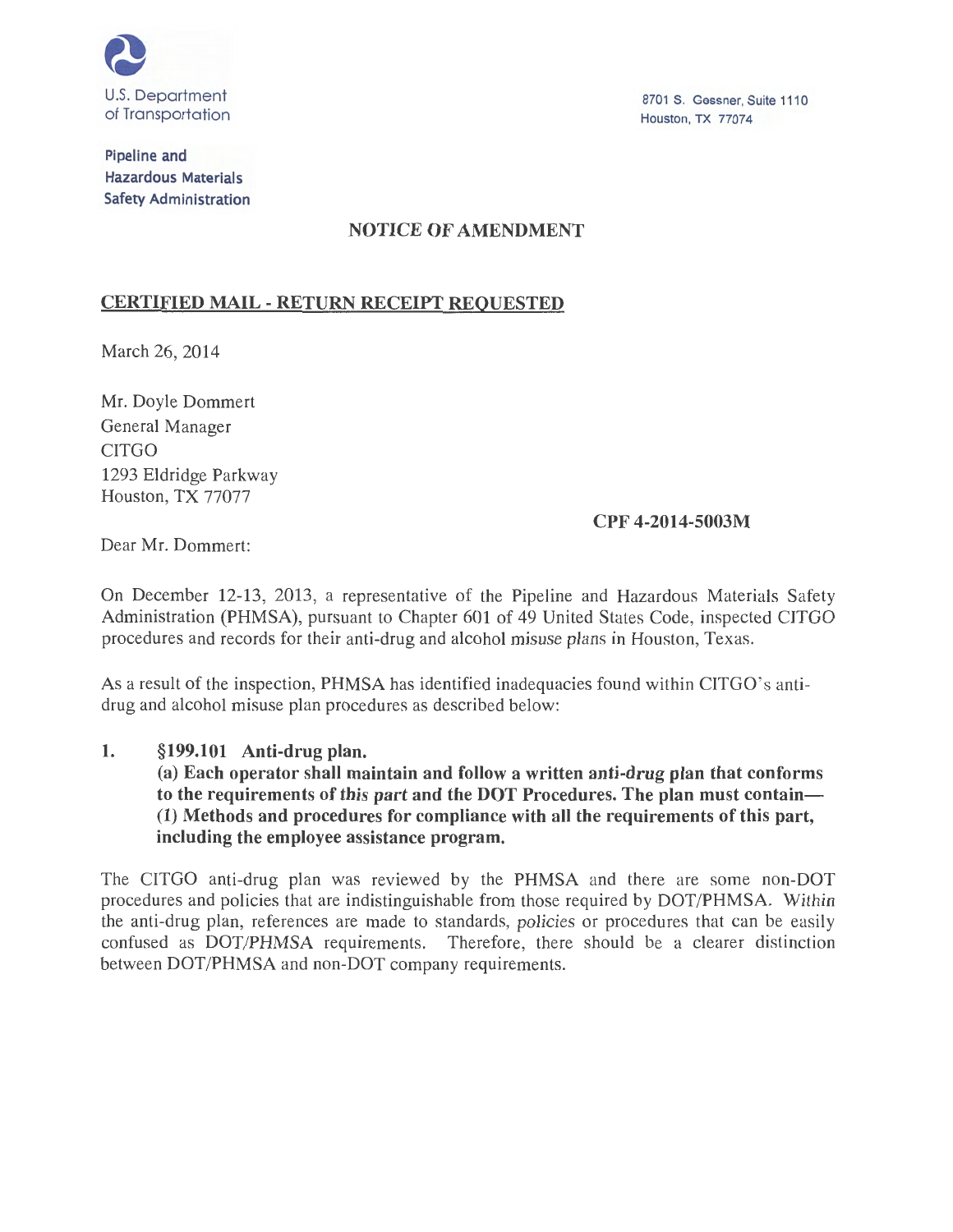CITGO's Human Resources Department is solely responsible for assuring pre-employment consent forms are acquired from perspective covered employees. They are also responsible for carrying-out and documenting background checks by either receiving a background confirmation from the covered employee's previous employer(s), or documenting "a good faith effort to obtain this information." This is not clear in the current procedures. Overall, CITGO's anti-drug plan must detail the methods and procedures used to ensure that "covered employees," as defined by §199.3, comply with all of the requirements of 49 CFR Part 199.

#### **2. §199.202 Alcohol misuse plan.**

**Each operator must maintain and follow a written alcohol misuse plan that conforms to the requirements of this part and DOT Procedures concerning alcohol testing programs. The plan shall contain methods and procedures for compliance**  with all the requirements of this subpart, including required testing, record keeping, **reporting, education, and training elements.** 

The CITGO alcohol misuse plan was reviewed by the PHMSA and there are some non-DOT procedures and policies that are indistinguishable from those required by DOT/PHMSA. Within the alcohol misuse plan, references are made to standards, policies or procedures that can be easily confused as DOT/PHMSA requirements. Therefore, there should be a clearer distinction between DOT/PHMSA and non-DOT company requirements.

CITGO's Human Resources Department is solely responsible for assuring pre-employment consent forms are acquired from perspective covered employees. They are also responsible for carrying-out and documenting background checks by either receiving a background confirmation from the covered employee's previous employer(s), or documenting "a good faith effort to obtain this information." This is not clear in the current procedures. Overall, CITGO's alcohol misuse plan must detail the methods and procedures used to ensure that "covered employees," as defined by §199.3, comply with all of the requirements of 49 CFR Part 199.

#### Response to this Notice

This Notice is provided pursuant to 49 U.S.C. § 60108(a) and 49 CFR § 190.237. Enclosed as part of this Notice is a document entitled Response Options for Pipeline Operators in Compliance Proceedings. Please refer to this document and note the response options. Be advised that all material you submit in response to this enforcement action is subject to being made publicly available. If you believe that any portion of your responsive material qualifies for confidential treatment under 5 U.S.C. 552(b), along with the complete original document you must provide a second copy of the document with the portions you believe qualify for confidential treatment redacted and an explanation of why you believe the redacted information qualifies for confidential treatment under 5 U.S.C. 552(b). If you do not respond within 30 days of receipt of this Notice, this constitutes a waiver of your right to contest the allegations in this Notice and authorizes the Associate Administrator for Pipeline Safety to find facts as alleged in this Notice without further notice to you and to issue a Final Order.